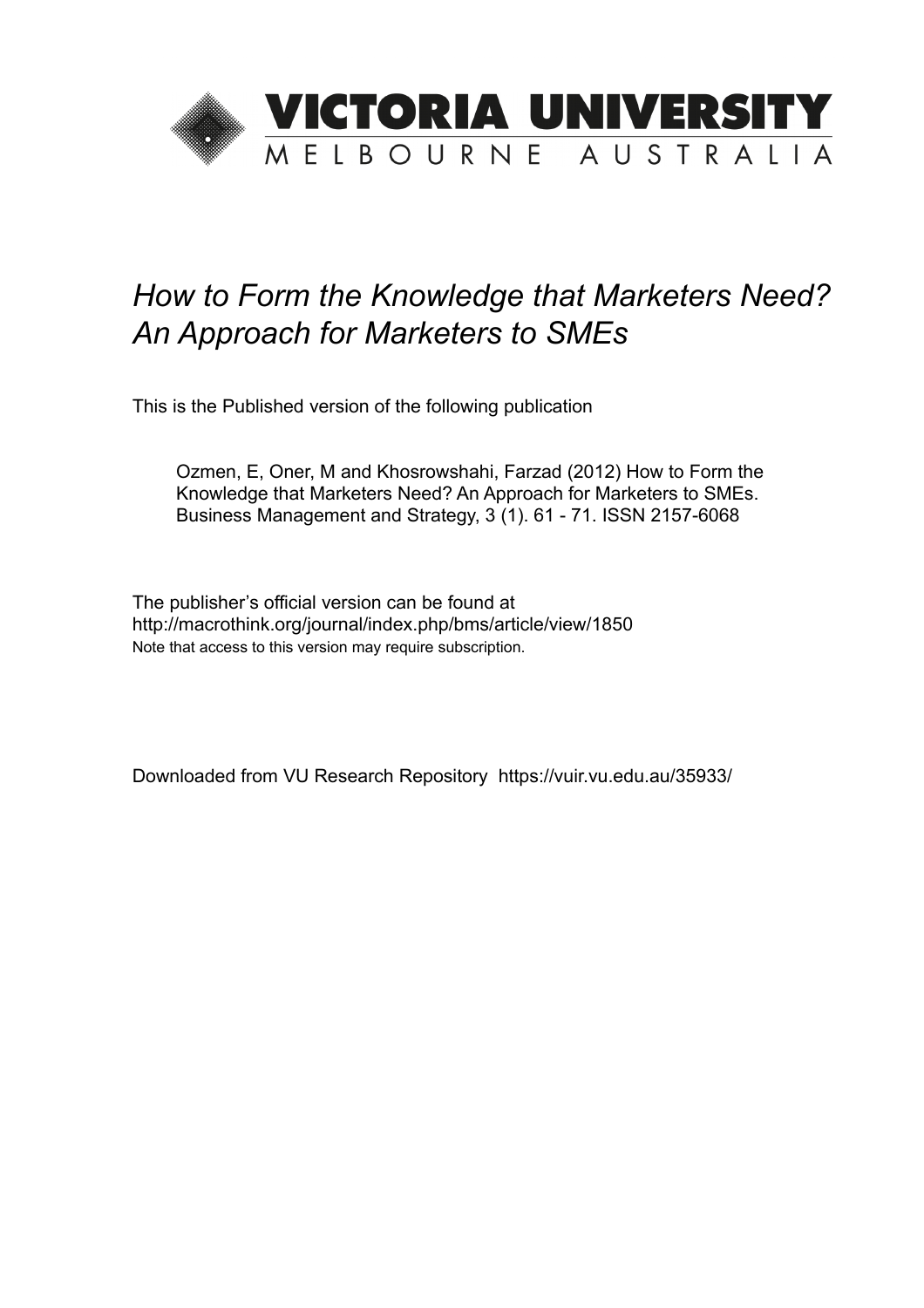

### How to Form the Knowledge that Marketers Need?

## *An Approach for Marketers to SMEs*

Emre S. Ozmen

Ph.D. Candidate, The University of Salford, Manchester, UK

E-mail: e.s.ozmen@pgr.salford.ac.uk

M. Atilla Oner

Associate Professor

Director of Management Application and Research Center (MARC)

Yeditepe University, Istanbul, Turkey

E-mail: maoner@yeditepe.edu.tr

Farzad Khosrowshahi

Professor, Head of the School of Built Environment and Engineering Leeds Metropolitan University, UK E-mail: [f.khosrowshahi@leedsmet.ac.uk](mailto:f.khosrowshahi@leedsmet.ac.uk)

| Received: April 30, 2012  | Accepted: May $14, 2012$ | Published: June 1, 2012                      |
|---------------------------|--------------------------|----------------------------------------------|
| doi:10.5296/bms.v3i1.1850 |                          | URL: http://dx.doi.org/10.5296/bms.v3i1.1850 |

#### **Abstract**

Traditionally, the formula for knowledge consists of belief and truth. The key challenge behind this is to understand how a marketer can benefit from this knowledge. Like the traditional Chinese saying, the reason a ship floats or sinks is the same, it is because of water. Similarly, the success or failure of a marketing campaign depends on knowledge. For a marketer, useful knowledge is the combination between the truth and the customer's belief,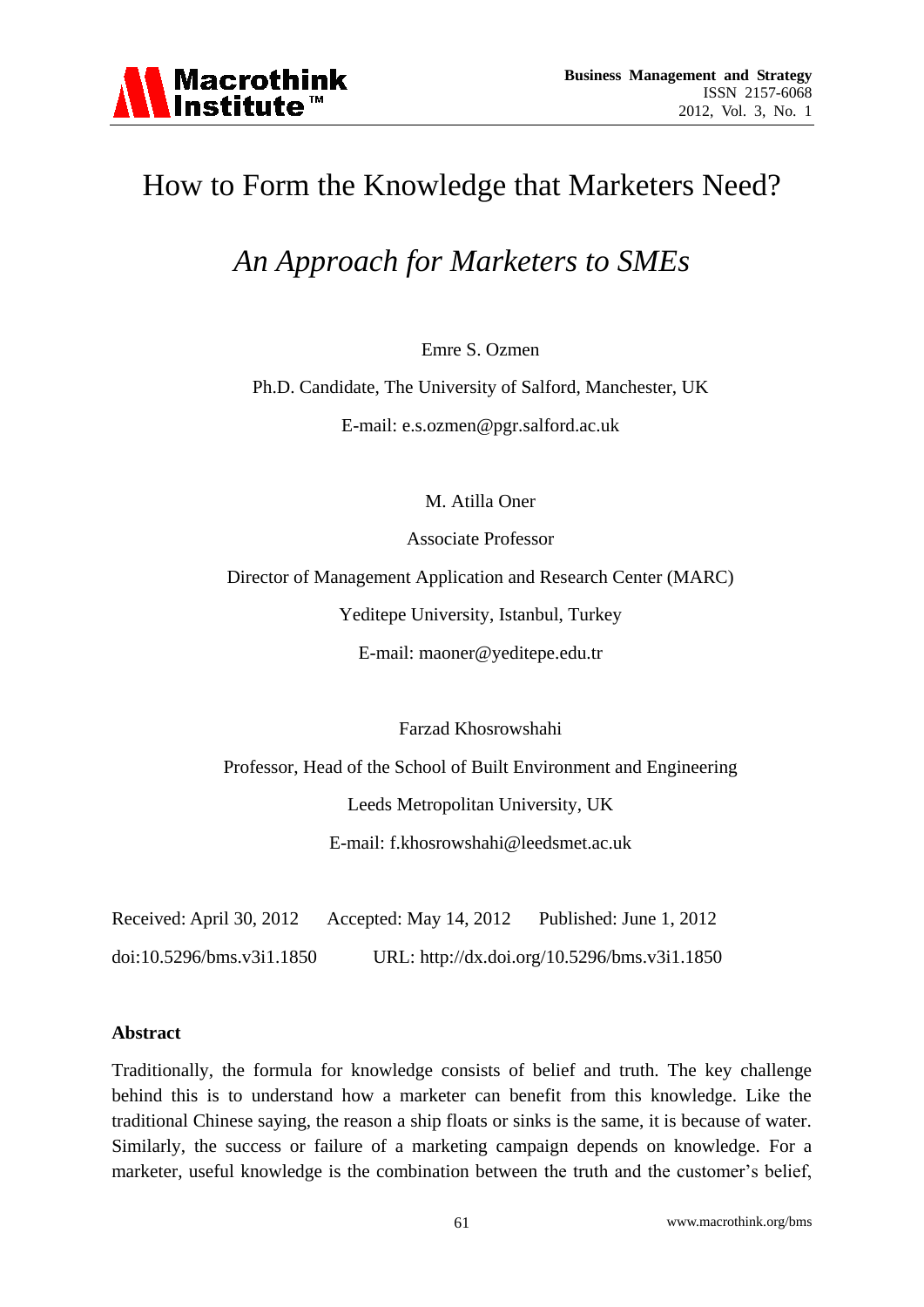

not the marketer's belief. In fact, when it comes to useful knowledge, the customer's belief is more important than even the truth. Rather than focusing on consumer or corporate buyers, in this article we turn our attention to SME buyers. These knowledge fundamentals seem to be more relevant for them and the literature review for SME buying behavior is relatively limited.

**Keywords:** Belief, Buying behavior, Customer belief, Knowledge, Knowledge management, Marketing, Truth, SME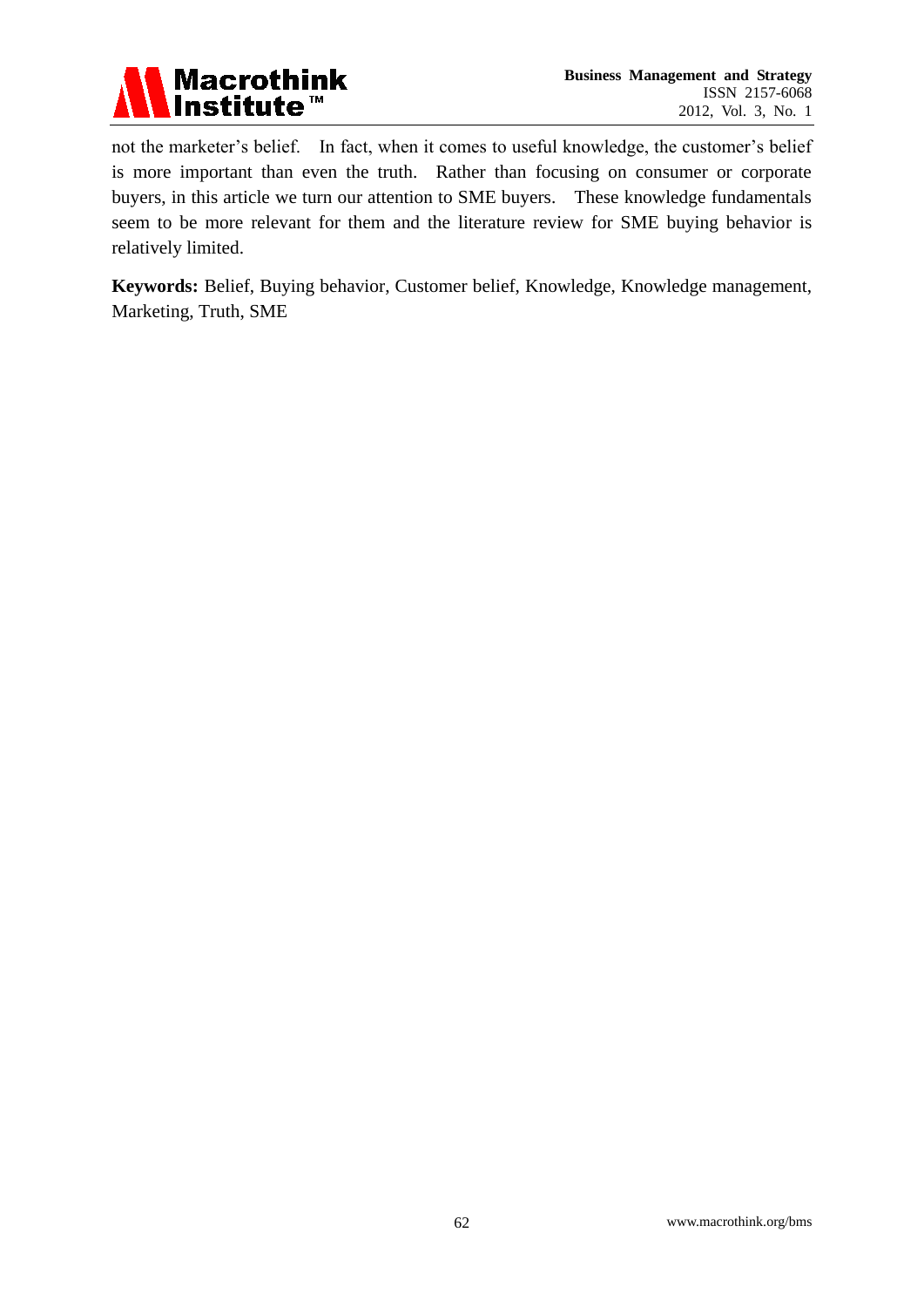

#### **1. Background**

Surprisingly, there are many resources that characterize  $SMEs<sup>1</sup>$  as being limited in nature. For example, some researchers summarize the various limited resources of SMEs, such as finance, time, and marketing knowledge. They also describe SMEs as lacking specialist expertise; "owner-managers tend to be generalists rather than specialists" and "their limited impact in the marketplace" (Gilmore et al., 2001). Another group of researchers describe SMEs in a similar way: "few resources, low volume of sales, lacking educational skills are the likely characteristics of SMEs" (Arend et al., 2005). It also seems that researchers are highly critical of the buyer behavior of SMEs. An examination of the specific words used by some researchers provides us with further evidence of this poor image in reference to their buying behavior. Terms such as fail, poorly, unsuccessful decisions in ICT and short term are used in this context. We would like to challenge these terms:

*"fail"*: How can a behaviorist say the customer fails? Do consumer behaviorists do this when describing their customers? Has this word ever been used for homemakers for instance? Why should the word "fail" be used to describe the buying behavior of SMEs?

*"poorly"*: Is it appropriate to use this word even though one out of every two products is sold to SMEs?

*"short-term, informal"*: Who says they need to be formal? And who says being formal is better?

*"unsuccessful decisions in ICT<sup>2</sup>"*: How come? Do SMEs really complain about this?

*"no linkage to the strategy and goals of the company"*: Do they have to provide a link? And more importantly, do these links have to be explicit? Perhaps, SMEs prefer tacit actions.

*"too little attention to the social nature of the purchase"*: Is the social nature of the purchase necessarily important? Do homemakers or large corporations always pay attention to the social nature of their purchases? So what would be the reason for such questions to be posed by SMEs?

*"entrepreneur or owner manager decision base"*: Do they need to have numerous internal parties involved? If the boss wants to decide on her own, does he or she really need to follow some "so-called" procedure? Does he or she need to explain himself or herself and be put on the defensive?

*"adoption"*: What type of adoption should we look for? SMEs buy one of every two products in the world, isn"t this enough? If usage levels are being discussed, who actually uses all the functionality of a single cellular phone, for example? Are there any large corporations that use their CRM system with full efficiency? The question to raise here: Even if it's agreed that

<sup>&</sup>lt;u>.</u> <sup>1</sup> SMEs are small and medium sized enterprises or companies. Within the EU, they are no larger than 250 employees with turnover below €10-50 million

<sup>&</sup>lt;sup>2</sup> Information and Communication Technologies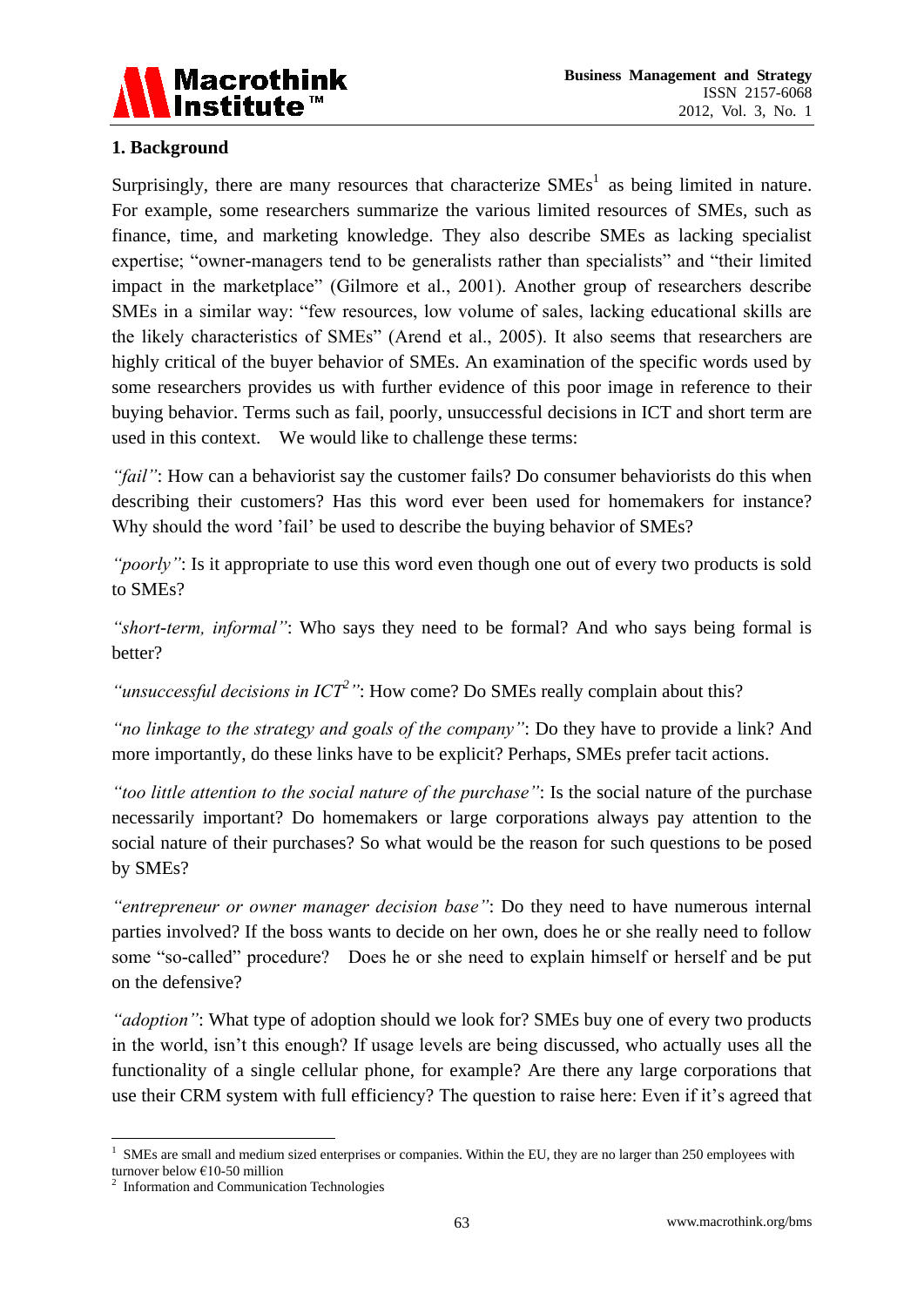

limitations exist, is this a roadblock to consider SMEs as customers? The most important aspect that a behaviorist should remember is that SMEs do in fact purchase items and services, no matter how they have been labeled (Rantapuska et al., 2008).

Often, experts who get paid to "help" SMEs, do nothing but insult them. This is even more ridiculous, when the consultants do not know much, but behave as if they have done nothing in their life, but run SMEs. Maybe SMEs are the wise ones, where it would be fantastic if they would have time to teach us what to do and why. But until this time or the truth has been identified, why should these sorts of attitudes continue? How long will the same stories about the limitations of SMEs are told, even though they do not have a solid foundation and are of little value to SMEs. ?

#### **2. Knowledge: Ontology or Epistemology?**

#### *2.1 Philosophical Framework in Literature*

#### Politz (1957) summarizes within

"*If the marketer will do so-and-so, the consumer's reaction will be such-and-such, or vice-versa, if the marketer wishes the consumer to do such-and-such, the marketer must do so-and-so.*"

What marketing managers need to know is not how customers feel but what they will do, and not just what they will do but what proportion of them will react in specific ways. . Not the need of "truth" but the type of "truth" has been named as the major variable to clarify when planning marketing studies of consumers.t. The marketing research will not produce true results unless it obtains the "truth" from the consumer; wanting nothing but the "truth" from the consumer is the key. Even if the interview may have succeeded in obtaining the "true" opinions, attitudes, and motives of the respondent at the time, this "truth" may not predict the actual buying behaviour, the way the consumer reacts/acts when making purchasing decision, where reactions are results, not causes. Cause is unlikely to be a first priority topic to explore in marketing research, reaction is more important to understand before going further. The truth to start with is truth on how consumer will act. (Politz, 1957)

According to Sheridan (1999), before having a view on presence, it"s difficult to start the philosophy and without it research methodology might be incorrect Attempts to explain 'presence' are mostly considered with its belief and knowledge interrelations, where ontology and epistemology have been used as stance, from conventional rationalists (Descartes, Spinoza, Leibniz) to metaphysics (Heidegger, Gibson). Many researchers seem to comment about the past trajectory, instead of developing a new model, where it's understandable that either the discussion is not perceived as important as past decades, or it is already enough said. Zahorik and Jenison (1998) likely concluded that instead of dualism, the coupling between perception and action is crucial for determining the extent to which actions are successfully supported. If so, does it mean the knowledge stance of ontology is not correct? If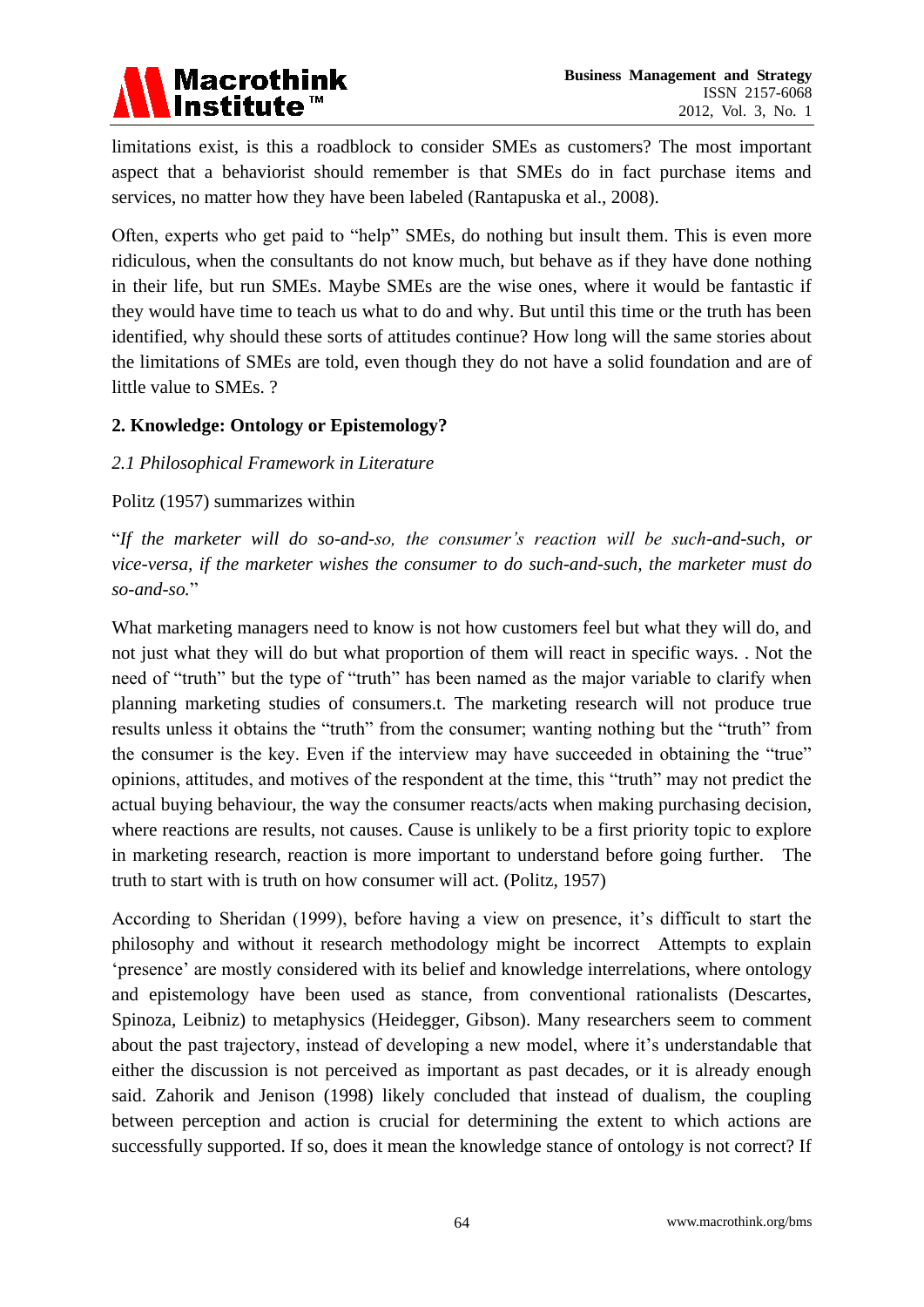

so, do we really need ontological phase? But most importantly, even if there is a doubt, how we can consider epistemology as a subfield of ontology after having a conflict possibility?

Sheridan (1999) resumes what is virtual and what is real, what is subjective and what is objective are a matter if one"s criterion for modeling and believing the model. Estimation theory has been given only for engineering perspective. Will it remain same for different disciplines? Perceptions are true in Gibson's perspective (1979), even in behavior side too, but medical doctors for instance don"t name every patient as healthy whom perceives themselves healthy. What would be the formulas of knowledge/real knowledge? A possible combination of truth and belief? The dilemma behind this would be there is no unique usage

model of belief and truth for the needed answer for real-knowledge. If I think that I feel healthy, it doesn't mean that my knowledge should be affected from this. Actually, contrary, my knowledge should be equal what doctors says which is the "truth".

Scott (2000) notes that observer is in the position to oblige to take responsibility for the worlds he or she constructs, including decisions about belief and purposes. Practical usefulness and necessity of ontological phase might be limited with behavioral social research topics like ours, since it looks like "belief about being", where epistemology is about "belief about knowledge". Biocca (2001) spots that the terminological and theoretical confusion about difference between epistemology and ontology causes modeling problems. Actually, result of Biocca (2001) is subjective like he tries to criticize and surprisingly very confident about Sheridan at al. (1999) are mistaken. Presence has been named as a bridge across disciplines, an intersection where psychologists, engineers, designers, communication researchers, philosophers may be found. Ontology typically does not focus on perception, but mostly about real-reality where usually name itself as "can never be known". However, real-reality in marketing might not always be important.

Within this line, Biocca says there might be no practical effect on "perceptual presence" which is good to know for perception based modeling researchers, since epistemology seems as better fit to start and Gibson"s "the perceived world is stable and objective" words as a transition from real-reality to real knowledge helps this. Al Amoudi (2007), while he"s criticizing Foucault"s Social Ontology, says his aim is to open a discussion, not to close it. Therefore, he does not expect all readers to agree with every claim he made. He mostly relies on his past experience as a professional. He basically claims "power and knowledge are socially and historically inseparable and that science can lead to true knowledge.', where "true knowledge" is vital expression. Since it can only come if truth and belief is known. In some cases truth is not important, sometimes belief, but anyway it's necessary to be aware of and then combine to build "true knowledge".

After all, as a bottom line, a complementary definition helped us to immerge into (Biocca, 2001);

"*A philosophy of presence should be judged by fruits it bears*"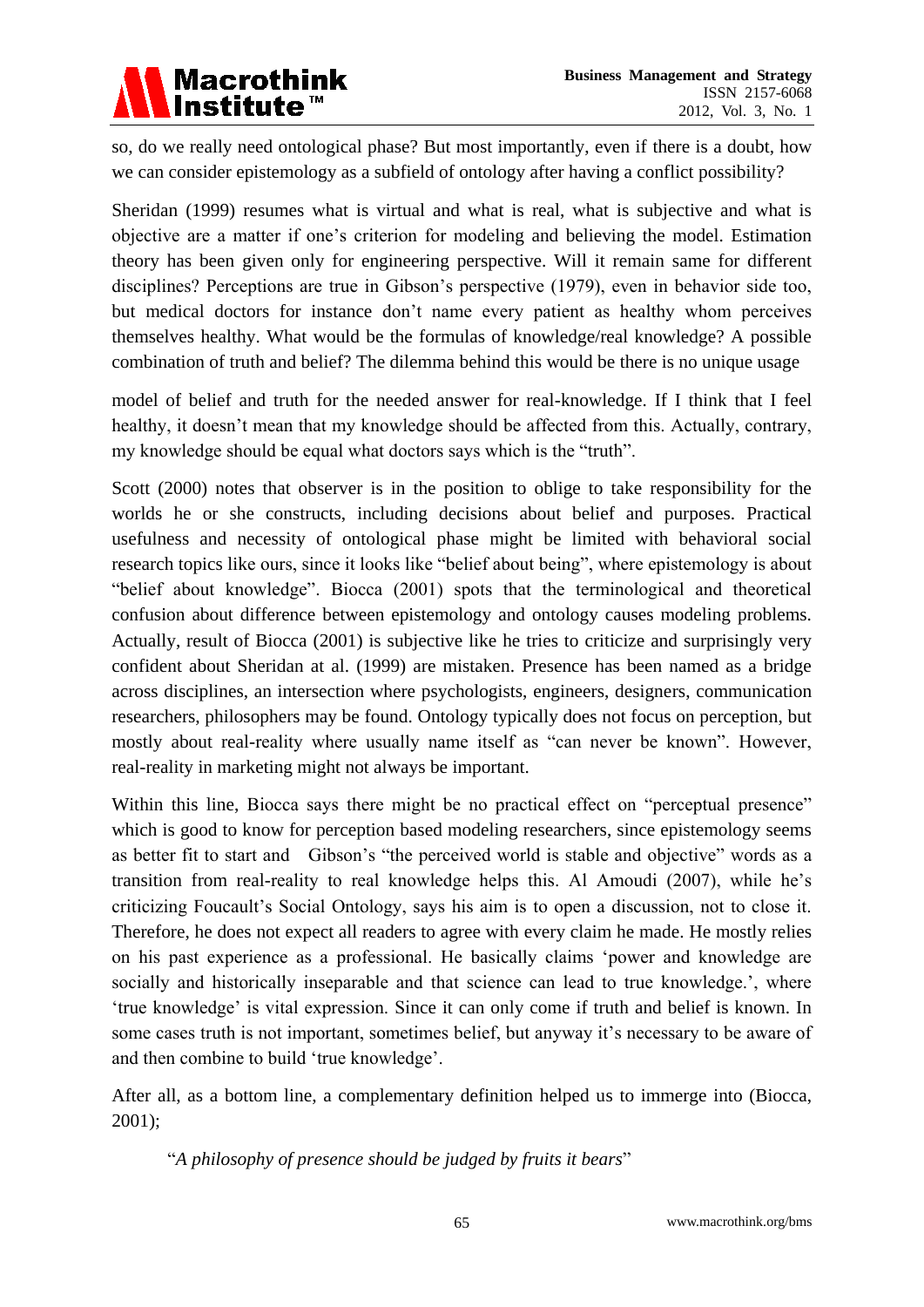# Macrothink<br>|Institute™

Ontology and epistemology -as a supposedly subfield of ontology- are sometimes looking for same questions, like presence, but find fundamentally different answers because of stance difference; dualism and coupling respectively. In other words, there is a possibility there is no way to cover both always. As a behaviorist looking for an answer for real-knowledge within this stance, usable, practical living information can be a part of positivist-since it's observable and rejects metaphysics in broadest sense- axis rather than interpretive.

Traditionally, the formula for knowledge consists of belief and truth. The key challenge behind this is to understand how a marketer can benefit from this knowledge. Like the traditional Chinese saying, the reason a ship floats or sinks is the same, it is because of water. Similarly, the success or failure of a marketing campaign depends on knowledge. For a marketer, useful knowledge is the combination between the truth and the customer's belief, not the marketer"s belief. In fact, when it comes to useful knowledge, the customer"s belief is more important than even the truth. Rather than focusing on consumer or corporate buyers, we can turn our attention to SME buyers. These fundamentals seem to be more relevant for them and the literature review for SME buying behavior is relatively limited.

#### *2.2 What Marketers Need to Know?*

As an absolute truth seeker, Plato notes that belief is to be distinguished from knowledge (Jowett, 1999). As a follower of Plato, Nozick (1981) notes that to continue to "track the truth" is the path to knowledge. According to Gettier (1963) and Weinberg (2001), problem and epistemology depend on culture and audience. Therefore, knowledge is useful, truth can only help it, and, in other words, truth is sometimes important, but not always. As a deductive logic exercise, if you see products through the eyes of customers, truth is not always necessary; since customers might not get hurt by not knowing and/or applying the truth. If the sample is big enough and customer's belief is likely equal to its knowledge, it might show that truth has no natural effect on knowledge; e.g. no demand for truth or no interest in the truth. Within these cases, if vendors benefit from the customer"s current belief, they will not want the truth to be included a part of customer's knowledge. So the likelihood of the customer's knowledge being based solely on his belief, and not the truth, would increase.

For example, when Intel Corporation introduced Pentium and Celeron chips to SMEs in Turkey, one would have expected sales of the Celeron chip to take off while sales of the Pentium chip would lag behind. This is because the Pentium chip was much more expensive and powerful than the Celeron chip and SMEs actually did not need Pentium chips. However, even though the retailers who sold the chips to SMEs told them that they did not need such an advanced chip, the SMEs believed that, 'Celeron is not enough for me, I'll buy Pentium'. In the view of experts, Celeron technically is more than good enough for any average user; this is the truth and the vendor"s belief (Slater, 1999). When compared to developed countries, Turkey's GDP per capita is quite low (ranked 65<sup>th</sup>) (IMF, 2009).

However, the number of Pentium users in the Turkish market (GfK, 2009) is more than world averages which are dominated by developed countries (Crothers, 1999). Another perspective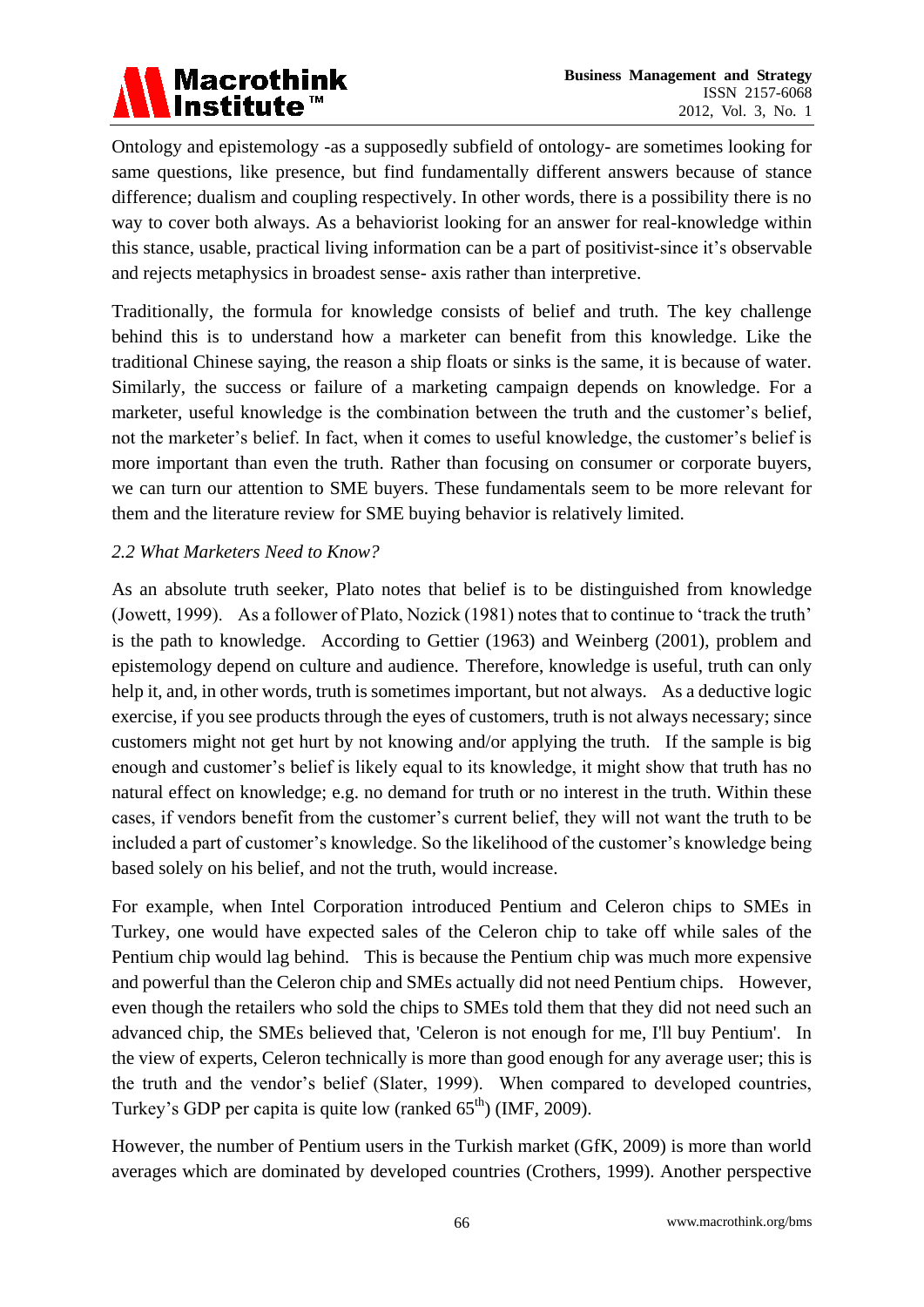

on this situation is that this is good for the customer, since the customer will get some sort of psychological benefit from Pentium as they are buying a "better" product even though they told that they won't use it. The seller is also happy since they sold a higher  $ARPU<sup>3</sup>$  product. According to Jerrold (2003), perception is reality. If perception is the customer's belief, then the customer"s belief is the reality which defines the customer's knowledge: Customer"s knowledge = Customer"s belief

When it comes to the vendor's knowledge, according to the traditional formula, the vendor's own belief is supposed be a part of their knowledge instead of that of stakeholders". However, this can affect the vendor in a negative manner. If the vendor does not know its customer's belief and if the vendor"s belief is the part of its own knowledge and reality, the vendor would lose money for sure because they missed addressing the potential expressed by the customer's belief. With the same example, if Intel had decided to enter the Turkish market only with Celeron CPUs, since they have technical features that are good enough at an affordable price, which might be considered more appropriate to the Turkish market, they might have lost against their competitor AMD and left money on the table. Knowledge, without taking the customer's belief into consideration would not have benefited Intel, because the customers were not interested in the truth or the vendor's belief. The customers just knew they didn't want to use Celeron. In summary: Vendor's benefit  $=$  Customer's knowledge  $=$  Customer's belief.

Anyone who wants to express himself or promote products or services or anything to other parties should rely on some process that can be called marketing. And almost all experts agree that knowing the customer's behavior is a must before proceeding further. In other words, it's necessary to know the interaction between the need driver of the audience and the yield. For example, republicans want to be elected like any political community. The last 4 statistics of U.S. presidential elections show that, surprisingly, the voters for republicans consist of people from lower income groups, unlike the founders and leaders of the Republican Party, where the 16 of 20 above the average income states belong to republicans. (U.S. Census Bureau, 2007)

Again surprisingly, although knowing the blue collar worker-boss tendency dominates their relationship with a nature of being a subject of losing jobs, statistics show that voters do really see themselves as one of them (Hochschild, 2003). Here, the truth is that the democrat community has more similar social context between the voters and leaders of democrats as being a subject of white collar-well educated professionals compared with the republican community. Therefore, the importance of truth on knowledge is not always important, since it might put republicans into the position where they might never win an election. But belief is necessary. Voters of republicans want to be part of a situation where the boss does ask them something that does not happen in real life. This might be priceless need driver, where the yield is vote. Most importantly even they told some, they usually don"t change their mind, therefore voters are happy, party leaders are happy, they both pretend like a big family. There is no need

<sup>1</sup> <sup>3</sup> Average Revenue Per Unit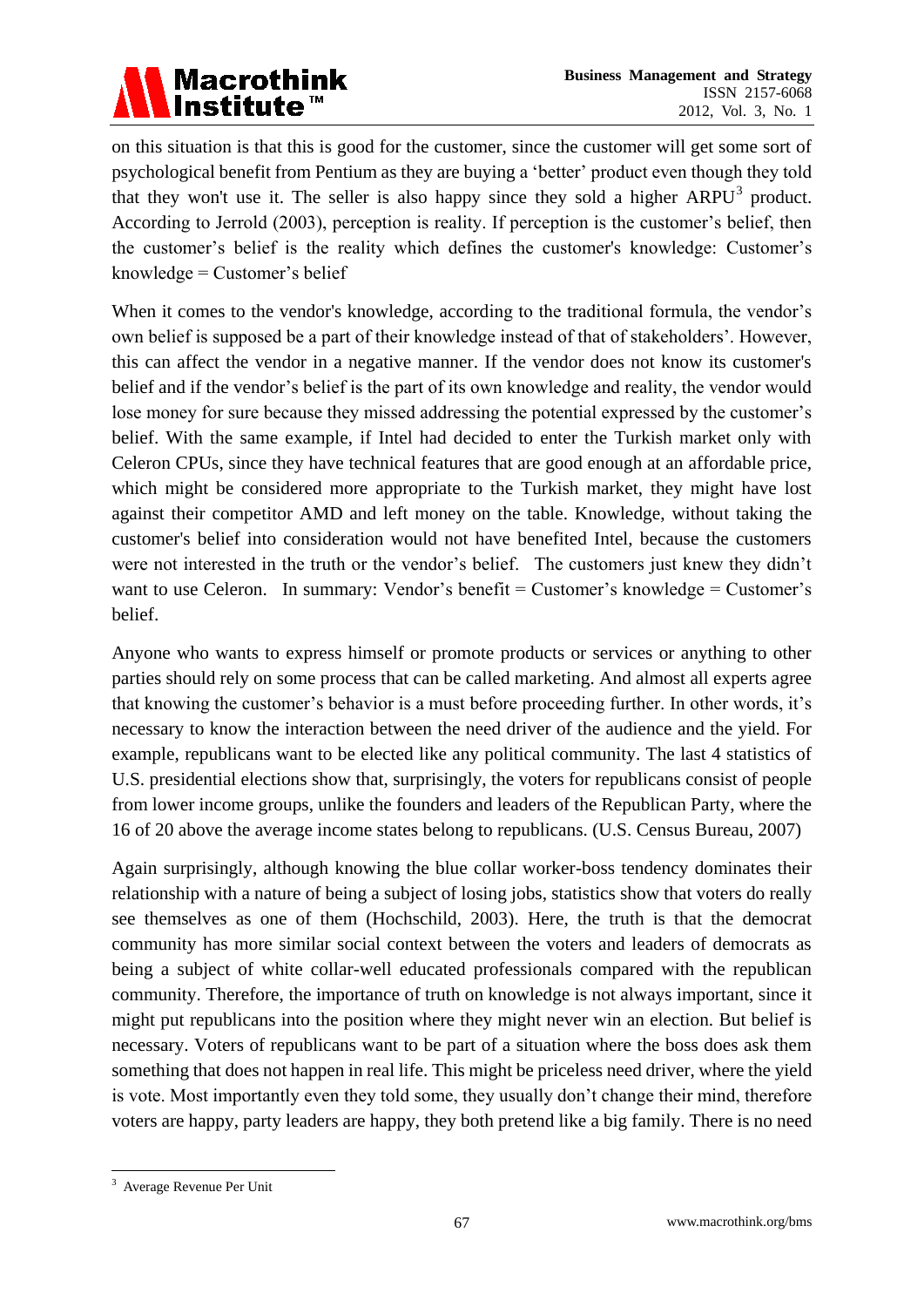

for the truth for either of them. In other words, when leaders act as if they will have a dinner with voters on the same table, they will get more votes.

Even if the marketer is a politician, the truth might not be important for them and the audience. This might be seen as audience belief should be equal to marketer's benefit and further processes may rely on it.

To summarise, customer"s knowledge without truth might not hurt customers or vendors, but a vendor"s knowledge coming toward the truth and its own belief instead of customer"s belief, might hurt vendors. In other words, customer"s belief and its knowledge may not be interested in the truth, but a vendor cannot use knowledge even coming from the truth, without combining customer"s belief instead of its own belief. Maybe that's why customer"s belief is the basis for buying behavior, understanding of which is vital to build a marketing strategy.

#### **3. Conclusion**

SMEs are enterprises. As vendors they act with a Vendor"s belief and practice, so will use a corporate buying behavior view point, not that of an individual. Customer"s belief in purchasing from SMEs is not known, since very limited research was conducted so far. There is some specific research, but for specific technology investments mostly, where comparative studies among different products are not common. Therefore, vendor's belief is the vendor's knowledge. Even these limited efforts mostly assume that tangible reasons (justified in business manner) dominate the decisions, where again their own belief is the knowledge, since the customer's belief is unknown, e.g. whether how intangible reasons, personal interests of the owner or other reasons might affect the decision. As stated in ontological phase, this is a kind of knowledge that vendor will get benefit, so even truth is missed, the presence of customer's belief and its contribution to the knowledge field is crucial. Otherwise, vendor"s knowledge can be moot. Therefore finding an answer for the question "Do SMEs take some decisions and rationalize later like individuals?" is important. (Park et al., 2006)

Looking new avenues for marketing to SME and SME's buying behavior, SMEs' belief plays crucial role. But rather than marketing stance, probing best known buying behavior models for SMEs should be the starting point. Alternatively, perhaps, there is only lack of application for SMEs" buying behavior with any existing theory, since the other school of thought says there is no need to differentiate the buying behavior theories upon the different audience, in other words it"s supposed to be a matter of application for either consumer or corporate or even SME, nothing more. (Wilson, 2000)

#### **References**

Al-Amoudi, I. (2007). Redrawing Foucault"s Social Ontology. Organization. Vol. 14-4, p. 543-563. http://dx.doi.org/10.1177/1350508407078052

Arend, R., Wisner, J. (2005). Small business and supply management: Is there a fit?. Journal of Business Venturing. Vol. 20-3, p. 403-436. http://dx.doi.org/10.1016/j.jbusvent.2003.11.003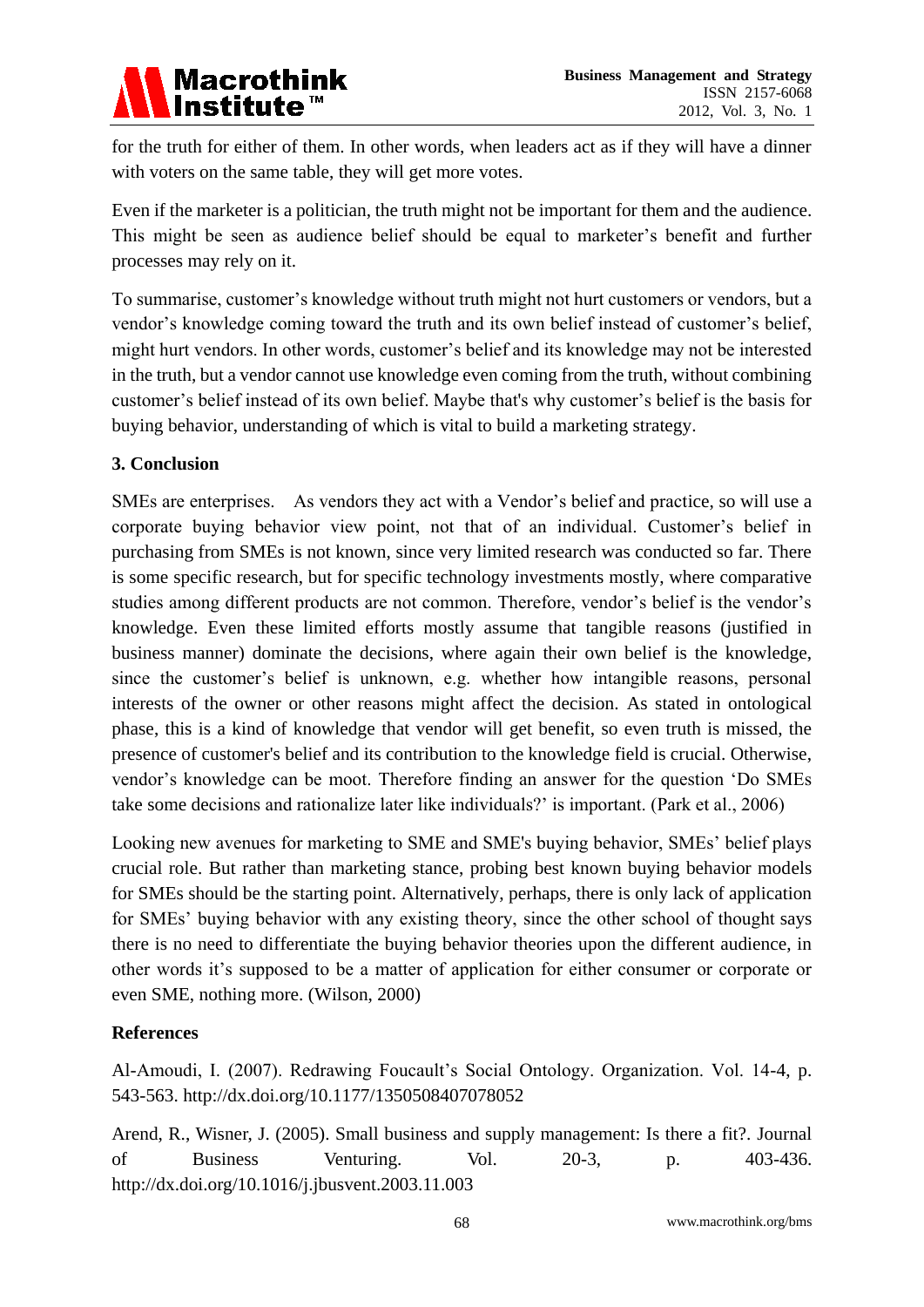

Biocca, F. (2001). Inserting the Presence of Mind into a Philosophy of Presence. Presence. Vol. 10- 5, p. 546-556. http://dx.doi.org/10.1162/105474601753132722

Crothers, B. (1999). Intel fuels the fire. CNET (Based on Piper Jaffray Analyst, A. Kumar). [Online] Available: http://news.cnet.com/Intel-fuels-the-fire-with-Celeron-cuts/2100-1001\_3-221277.html(Febru ary 8, 1999)

Gettier, E. (1963). Is Justified True Belief Knowledge?. Analysis. Vol. 23, p. 121–23. <http://dx.doi.org/10.2307/3326922>

GfK (2009). The computer market trends in 3rd quarter. Press release of GfK Research Company [Online] **Company** [Online] [http://www.gfkrt.com/imperia/md/content/gfkrtturkey/gfk\\_turkiye\\_it\\_sektoru\\_pazar\\_degerle](http://www.gfkrt.com/imperia/md/content/gfkrtturkey/gfk_turkiye_it_sektoru_pazar_degerlendirmesi_2009-q3_basin_bulteni.pdf) [ndirmesi\\_2009-q3\\_basin\\_bulteni.pdf\(](http://www.gfkrt.com/imperia/md/content/gfkrtturkey/gfk_turkiye_it_sektoru_pazar_degerlendirmesi_2009-q3_basin_bulteni.pdf)December 17, 2009)

Gilmore, A., Carson, D. (2001). SME marketing in practice. Marketing Intelligence & Planning Journal. Vol. 19-1, p. 6-11.<http://dx.doi.org/10.1108/02634500110363583>

Gilmore, A., Carson, D., Rocks, S. (2004). SME marketing networking. Strategic Change. Vol. 13-7, p. 369-382.<http://dx.doi.org/10.1016/j.ibusrev.2006.02.003>

Gilmore, A., Carson, D., Rocks, S. (2006). Networking in SMEs: Evaluating its contribution to marketing activity. International Business Review. Vol. 15-3, p. 278-293. <http://dx.doi.org/10.1002/jsc.695>

Heidegger, M. (1977). Being and Time. J. Macquarrie & E. Robinson, Trans. San Francisco: Harper Collins

Hochschild, A. (2003). Why Blue Collar Populism Works for the Republicans. History News Network, George Mason University[Online] Available: <http://hnn.us/articles/1715.html> (October 6, 2003)

IMF (2010).World Economic Outlook Database for 2009, April [Online] Available: [http://www.imf.org/external/pubs/ft/weo/2010/01/weodata/index.aspx\(](http://www.imf.org/external/pubs/ft/weo/2010/01/weodata/index.aspx)April, 2010)

Jerrold, L. (2003). Perception is reality. American Journal of Orthodontics and Dentofacial Orthopedics. Vol 123-4, Pages 478-479. http://dx.doi.org/10.1067/mod.2003.94

Jowett, B. (1999). Introduction, Analysis and Traslation of Theaetetus by Plato. Gutenberg Project [Online] Available: [http://www.gutenberg.org/files/1726/1726.txt\(](http://www.gutenberg.org/files/1726/1726.txt)November 17, 2008)

Nozick, R. (1981). Knowledge and Skepticism. Philosophical Explanations. Cambridge: Oxford University Press. p. 172-178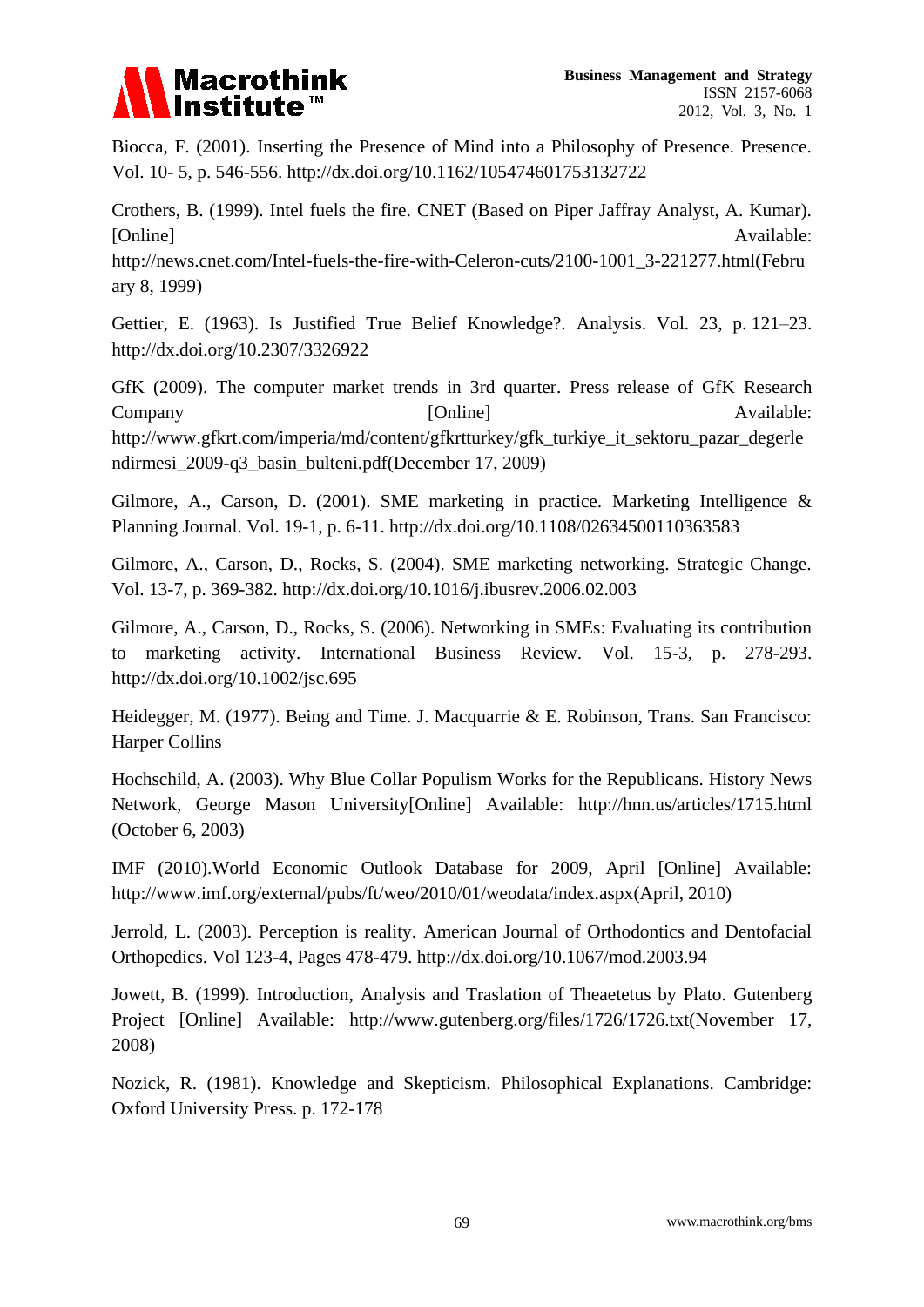

Park, E. J., Kim, E. Y., Forney, J. C. (2006). A structural model of fashion-oriented impulse buying behavior. Journal of Fashion Marketing and Management. Vol. 10-4, p. 433-446. <http://dx.doi.org/10.1108/13612020610701965>

Politz, A. (1957)., . (1957) Science and Truth in Marketing Research. Harvard Business Review. Vol. 35-1, p. 117-126

Rantapuska, Y., Ihanainen, O. (2008). Knowledge use in ICT investment decision making of SMEs. Journal of Enterprise Information Management. Vol. 21-6, p. 585-596. <http://dx.doi.org/10.1108/17410390810911195>

Scott, B. (2000). The cybernetics of systems of belief. Kybernetes. Vol. 29-7/8, p. 995-998. <http://dx.doi.org/10.1108/03684920010342080>

Sheridan, T. B. (1999). Towards an Eclectic Ontology of Presence. Presence. Vol. 8-5, p. 551-559.<http://dx.doi.org/10.1162/105474699566468>

Slater, M. (1999). Comparison of CPUs. PC Mag, 8, p. 20

U.S. Census Bureau (2009). 2007-2008 Median Household Income [Online] Available: [https://www.census.gov/prod/2009pubs/acsbr08-2.pdf\(](https://www.census.gov/prod/2009pubs/acsbr08-2.pdf)September, 2009)

Wilson, D. F. (2000). Why divide consumer and organizational buyer?.European Journal of Marketing, Vol. 34-7, p. 780-796.<http://dx.doi.org/10.1108/03090560010331207>

Zahorik, P., Jenison, R. L. (1998). Presence as Being-in-the-World. *Presence*. Vol. 7-1, p. 78-89.<http://dx.doi.org/10.1162/105474698565541>

#### **Authors**

EMRE S. OZMEN has worked in New York, Kiev and Istanbul with various regional management responsibilities in ICT sector, including companies Microsoft, Intel and IIL. He is currently with The University of Salford, UK. He is expecting his PhD degree, with "SME Buying Behavior' thesis, by the end of Q2-2012. Other research interests include marketing and strategy-program-product-project management disciplines. He speaks English, Turkish, French and basic Russian. Please address correspondence to Emre S. Ozmen, The University of Salford, Greater Manchester, M5 4WT, UK. [email: e.s.ozmen@pgr.salford.ac.uk]

M. ATILLA ONER is Associate Professor and Director of Management Application and Research Center (MARC) at Yeditepe University, Turkey. He is also treasurer and Member of Founding Board of Directors with The Yale University Alumni Association in Turkey. He is in the editorial board with International Journal of Innovation and Technology Management. He currently runs SME Polyclinic Program to assist family companies in Turkey. Please address correspondence to M. Atilla Oner, Management Application and Research Center, Yeditepe University, Istanbul, Turkey. [email: [maoner@yeditepe.edu.tr\]](mailto:maoner@yeditepe.edu.tr)